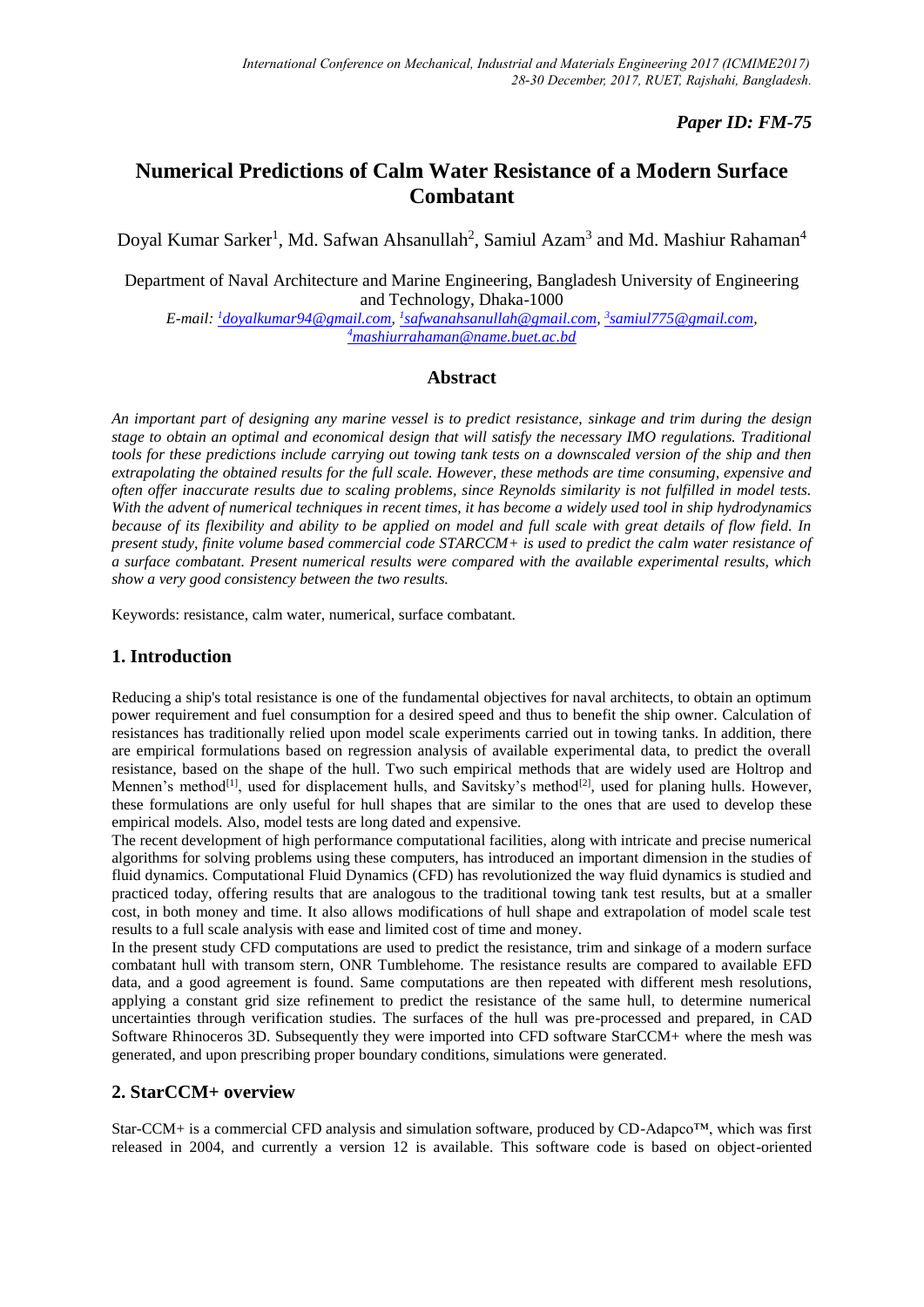programming technology, which is uniquely designed to deal with large models quickly and efficiently using a client–server architecture that generates meshes and carries out CFD analyses and simulations, with postprocessing. The object-oriented nature of this code can be seen in a user interface. An object tree is provided for modeling and running the simulation, containing object representations of all the data associated with the simulation.

There are a range of various options available in the Star-CCM+ software package for solving the Navier-Stokes equations. These include Reynolds Averaging, Large Eddy Simulation (LES), Detached Eddy Simulation (DES), and inviscid potential flow. Within the RANS solution approach to the solution of Navier-Stokes equations, a wide variety of turbulence modeling options is also offered, including: Spalart-Allmaras, k-ɛ, k-ω, Reynolds Stress Transport etc. Star-CCM+ uses the Volume of Fluid model exclusively to model free surface flows. In this model, the various fluid phases are assumed to be immiscible and all phases share velocity and pressure fields. This VOF model is a segregated flow model, with the pressure and velocity fields coupled using an implementation of the SIMPLE algorithm originally proposed by Caretto et al.  $(1973)^{[3]}$ . The Star-CCM+ software package includes an extensive collection of post-processing tools to analyze and visualize simulation results with.

## **3. Geometry and Computational domain**

The present numerical simulations are carried out for the ONR Tumblehome model 5613, which is a preliminary design of a modern surface combatant fully appended with skeg, bilge keels and rudders. The geometry model of ONR Tumblehome without propellers and shaft brackets is shown in Figure 1, and its principle parameters are listed in Table 1. The ship model is used as one of the benchmark cases in Tokyo 2015 CFD workshop in ship hydrodynamics.



**Fig 1.** Geometry model of ONR Tumblehome (from Tokyo 2015 CFD Workshop)

| <b>Table 1.</b> Principle dimensions of fully appended ship |                         |             |            |  |  |  |
|-------------------------------------------------------------|-------------------------|-------------|------------|--|--|--|
| Main particulars                                            |                         | Model scale | Full scale |  |  |  |
| Length of waterline                                         | $L_{WL}(m)$             | 3.147       | 154.0      |  |  |  |
| Maximum beam of waterline                                   | $B_{WL}(m)$             | 0.386       | 18.78      |  |  |  |
| Depth                                                       | D(m)                    | 0.266       | 14.50      |  |  |  |
| Draft                                                       | T(m)                    | 0.112       | 5.494      |  |  |  |
| Displacement                                                | $\Delta$ (kg)           | 72.6        | 8.507e6    |  |  |  |
| Wetted surface area                                         | $S_0$ (m <sup>2</sup> ) | 1.5         | <b>NA</b>  |  |  |  |
| Block coefficient (CB)                                      | ▽<br>(LWL.BWL.T)        | 0.535       | 0.535      |  |  |  |
| <b>LCB</b>                                                  | aft of $FP(m)$          | 1.625       | <b>NA</b>  |  |  |  |
| VCG (from keel)                                             | KG(m)                   | 0.156       | <b>NA</b>  |  |  |  |
| Metacentric height                                          | GM(m)                   | 0.0422      | NA.        |  |  |  |
| Moment of inertia                                           | $K_{XX}/B_{WI}$         | 0.444       | 0.444      |  |  |  |

**Table 1.** Principle dimensions of fully appended ship

Discretization of the governing flow equations necessitates the subdivision of the complete computational domain into a number of sufficiently small cells, as shown in Figure 2. This grid system required for carrying out the CFD calculations is generated, in this study, in StarCCM+. Figure 3 shows the unstructured mesh obtained for the domain, which also has a refinement near the hull body surfaces, and further refinements at stern and bow to account for the sudden and sharp changes in geometry, and at the free surface capture the interface between two fluids and the wake produced by the motion of fluid past the vessel, with desired precision. Unstructured mesh offers a certain degree of flexibility in geometry and grid generation. For the hull body and whole domain, approximately 2.4M cells are used.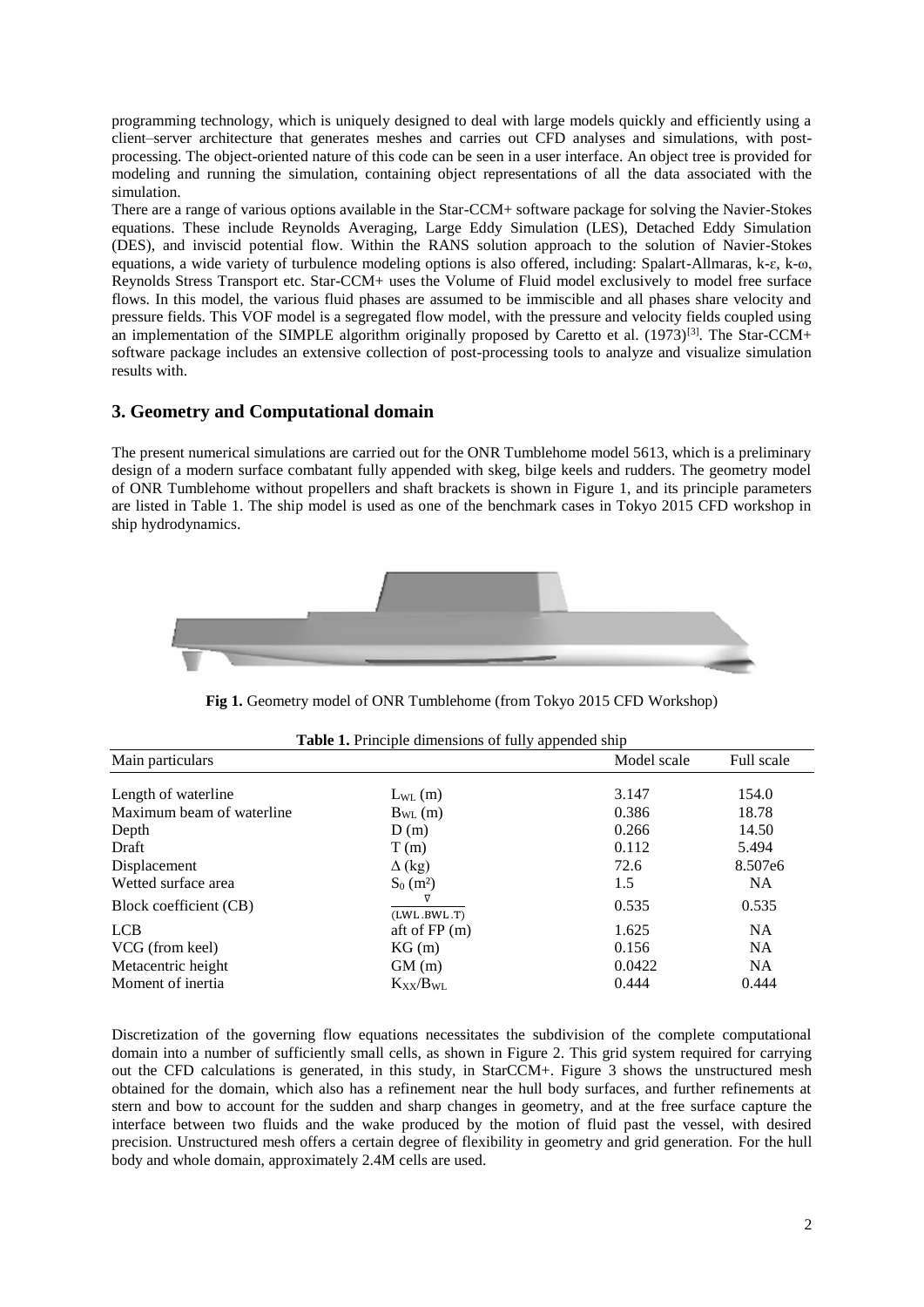

**Fig 2.** Grid distribution within the computational domain



**Fig 3.** Grid distribution around the hull

To decrease the runtime, this simulation is carried out only for the half-body of the vessel, since the vessel is symmetrical about its centerline plane.

The coordinate system is fixed at the stern of the vessel, on the centerline, where  $z = 0$  is at the designed waterline of the hull and the direction of heave,  $x = 0$  is located at the end of the stern and is the direction of surge and  $y = 0$  is in the middle of the hull, on the centerline and is the direction of sway. The extent of the computational domain agrees well with the minimum requirements prescribed in ITTC regulations [4]. For this study, the domain is taken to be similar to the domain taken by Wan et al. (2016) <sup>[5]</sup>, which is as follows  $-4$  $L_{WL}$  < x <2.5  $L_{WL}$ , 0 < y < 1.5  $L_{WL}$ , -1.0  $L_{WL}$  < z <0.5  $L_{WL}$ , with reference to the aforementioned coordinate system.

#### **Boundary conditions**

Following boundary conditions are applied on the faces of the domain and the hull surface: Inlet : Forward, top and bottom of the domain, uniform flow is given, 1.11 m/s Outlet : Backward of the domain, pressure outlet Walls : Hull body, no-slip condition Symmetry : Centerline boundary and Side of the domain

## **4. Results and Discussions**

The simulation of towing condition is carried out for fully appended condition, without propeller, for an advancing speed of 1.11 m/s, which corresponds to  $Fr = 0.20$ . The domain consists of a total 2.4M grids. During the computation, a release time of 1 second is set, which releases the hull one second after the start of the simulation, to allow some time for the fluid flow to initialize. After this period, the body motion calculations are carried out with four degrees of freedom constrained, and two allowed, which are rotation about y-axis (pitch) and translation along z-axis (heave). This enables the calculation of trim and sinkage values for this simulation. A comparison between the obtained numerical results and the available IIHR EFD data (fully appended) are listed in Table 2. In addition, to further validate our numerical results, grid uncertainty analysis is performed for the towing condition, which will be described in the grid uncertainty analysis part.

It is noteworthy that none of the parameters except  $R<sub>T</sub>$  can be compared with the measured data, since the only EFD data available is the IIHR (fully appended) EFD value of total resistance. Since experimental values other parameters are not available, only numerical results for them are presented in Table 2.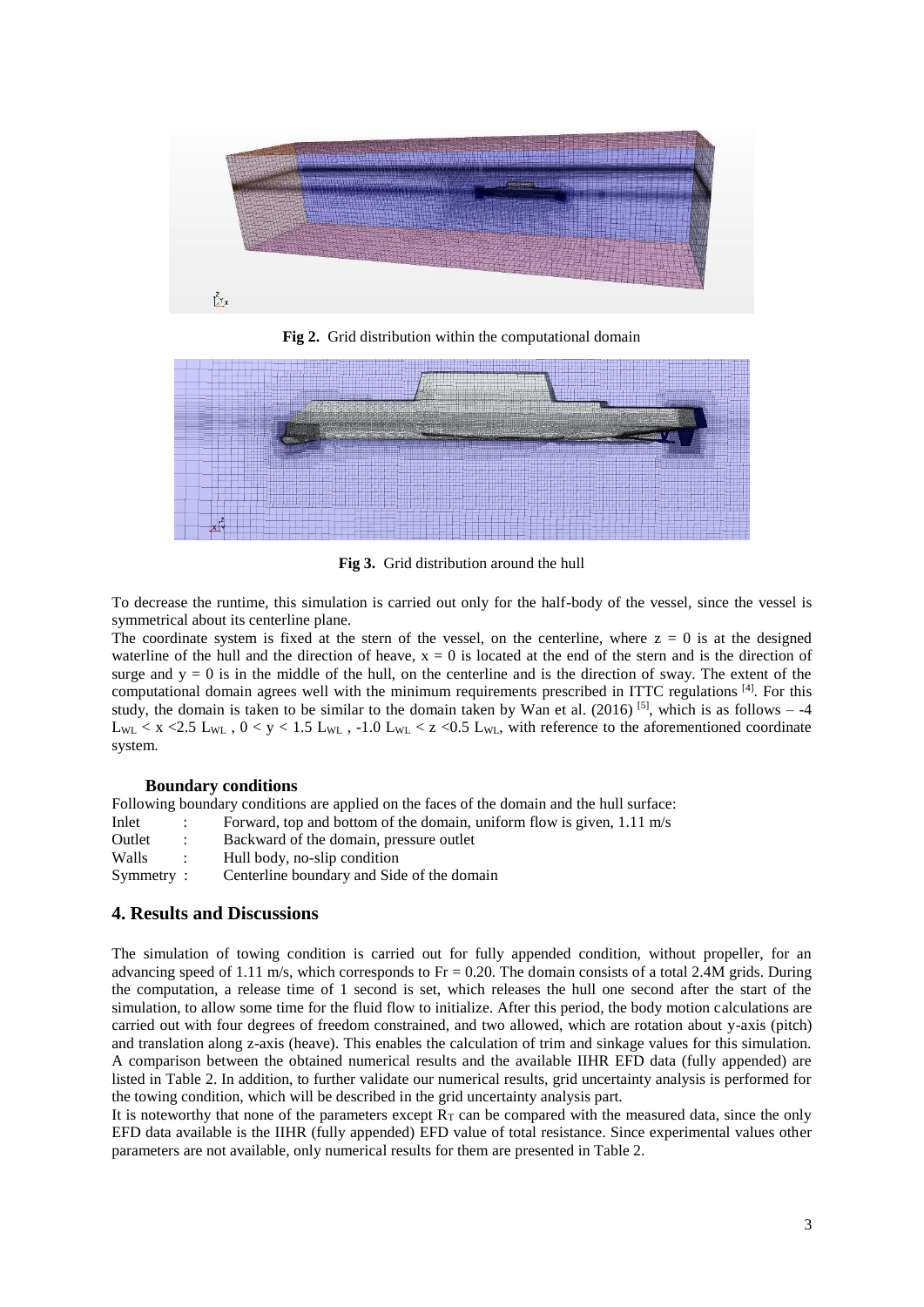Figure 4 shows the plot of total resistance and its components against time, which shows that, the simulation start converging after approximately 10 seconds, and shear force component has dominance over pressure resistance force.

| Parameters                                                                                              | EFD (fully appended)                | CFD         |
|---------------------------------------------------------------------------------------------------------|-------------------------------------|-------------|
| Total Resistance (N)                                                                                    | 4.54                                | 4.836       |
| Pressure Resistance (N)                                                                                 |                                     | 1.296       |
| Shear Resistance (N)                                                                                    |                                     | 3.540       |
| Sinkage $*(m)$                                                                                          |                                     | $1.02E - 4$ |
| $Trim*$ (degree)                                                                                        |                                     | $-0.476$    |
| $\mathbf{a}$ , and $\mathbf{b}$ and $\mathbf{c}$ and $\mathbf{c}$ and $\mathbf{c}$<br>$\cdots$ $\cdots$ | $\cdot$ . $\cdot$<br>$\blacksquare$ | .<br>.      |

**Table 2.** Numerical results for ship motions and resistance, at  $Fr = 0.20$ 

\* Trim is taken positive for bow up position, and to measure sinkage, z-axis is taken positive in downwards direction



**Fig 4.** Time histories of the ship resistance at  $Fr = 0.20$ 



**Fig 5.** Wave pattern produced by the vessel at  $Fr = 0.20$ 

Figure 5 shows the pattern of Kelvin wake generated in present simulation due to the motion of the water past the vessel, at  $Fr = 0.20$ . Gravity waves generated by an object moving at constant speed at the water surface form a specific pattern commonly known as the Kelvin wake, which is obtained due to the relative motion of vessel with respect to water in the present simulation.

## **5. Uncertainty analysis**

Uncertainty analysis in the present work is done following the verification methodology described in Stern et al.  $(2006)$  [6]. Numerical uncertainty is obtained from grid uncertainty (U<sub>G</sub>) and iterative uncertainty (U<sub>I</sub>), according to  $(1)$ 

$$
U_{SN}^2 = \sqrt{U_G^2 + U_I^2} \tag{1}
$$

The convergence solution ( $R_G$ ) of the different solutions ( $S_i$ , at least three) is defined as: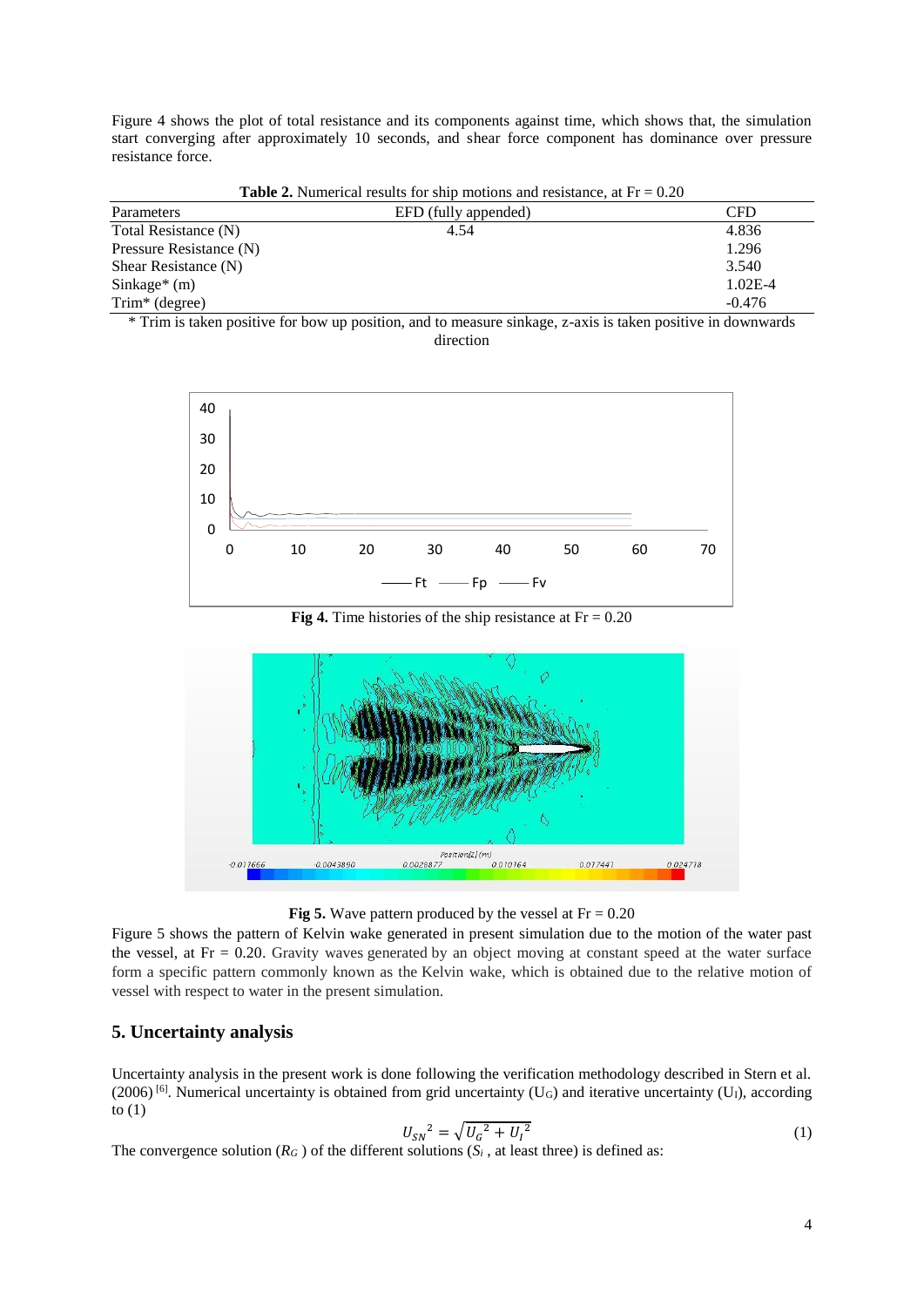$$
R_G = \frac{S_2 - S_1}{S_3 - S_2} \tag{2}
$$

where  $S_i$ ,  $i = 1, 2$  and 3 correspond to solutions with fine, medium, and coarse grid respectively. According to this formulation, three convergence conditions are possible:

| (i) $0 < R_G < 1$           | Monotonic Convergence          |
|-----------------------------|--------------------------------|
| $(ii)$ R <sub>G</sub> $<$ 0 | <b>Oscillatory Convergence</b> |
| $(iii)$ R <sub>G</sub> $>1$ | Divergence                     |

For condition (i), generalized Richardson extrapolation (RE) is used to estimate grid uncertainty UG. For condition (ii), uncertainties are estimated simply by attempting to bind the error based on oscillation maximums  $S_U$  and minimums  $S_L$ , i.e.  $U_G = \frac{1}{2}$  $\frac{1}{2}(S_U - S_L)$ . While for condition (iii), errors and uncertainties cannot be estimated.

In the present study, three grids with a refinement ratio of  $\sqrt{2}$  in each direction are carried out for the grid convergence analysis. The results of the grid uncertainty are listed in Table 3.

| <b>Table 3.</b> Grid uncertainty results for towing condition at $Fr = 0.20$ |                |               |              |               |  |
|------------------------------------------------------------------------------|----------------|---------------|--------------|---------------|--|
| Grid                                                                         | ID             | Grid Size (M) | $C_T(x10^3)$ | Error         |  |
| <b>EFD</b>                                                                   |                |               | 4.92         |               |  |
| Fine                                                                         | S1             | 2.4M          | 5.23         | $6.3 \ (\%D)$ |  |
| Medium                                                                       | S <sub>2</sub> | 1.8M          | 5.77         | 10.3(%S1)     |  |
| Coarse                                                                       | S <sub>3</sub> | 0.6M          | 5.45         | $-5.55$ (%S2) |  |
| $R_G$                                                                        |                |               | $-1.71$      |               |  |
| $U_{G}$ (%S2)                                                                |                |               | $-1.91$      |               |  |
| Convergence                                                                  |                |               | Oscillatory  |               |  |
| Type                                                                         |                |               |              |               |  |

Figure 6 shows the time of the convergence of total resistance results obtained from three different simulations carried out at three different grid densities.



**Fig 6.** Plot of total resistance against time, for three different grids

The results have good convergence as shown in Table 3. The grid uncertainty of total resistance coefficient  $C_T$  is only 1.91%, which indicates that the grid density has very limited effect on the resistance within the current range of grid size, presented in this study. Also, according to Stern et al. (2006) [6] iterative uncertainty can be neglected while calculating numerical uncertainty, since  $U<sub>I</sub>$  is very small.

### **6. Conclusion**

This paper presents the towing condition simulations for ONR Tumblehome ship, carried out using commercial CFD software StarCCM+ at Fr = 0.20. Predicted total resistance is compared with the experimental results and the results were found to have good consistency. Furthermore, grid uncertainty analysis is also carried out at Fr=0.20. The total force coefficient shows oscillatory convergence and the grid uncertainty of  $C_T$  is 1.91%, indicating that the grid density has very limited influence upon the total resistance within the current range of grid size.